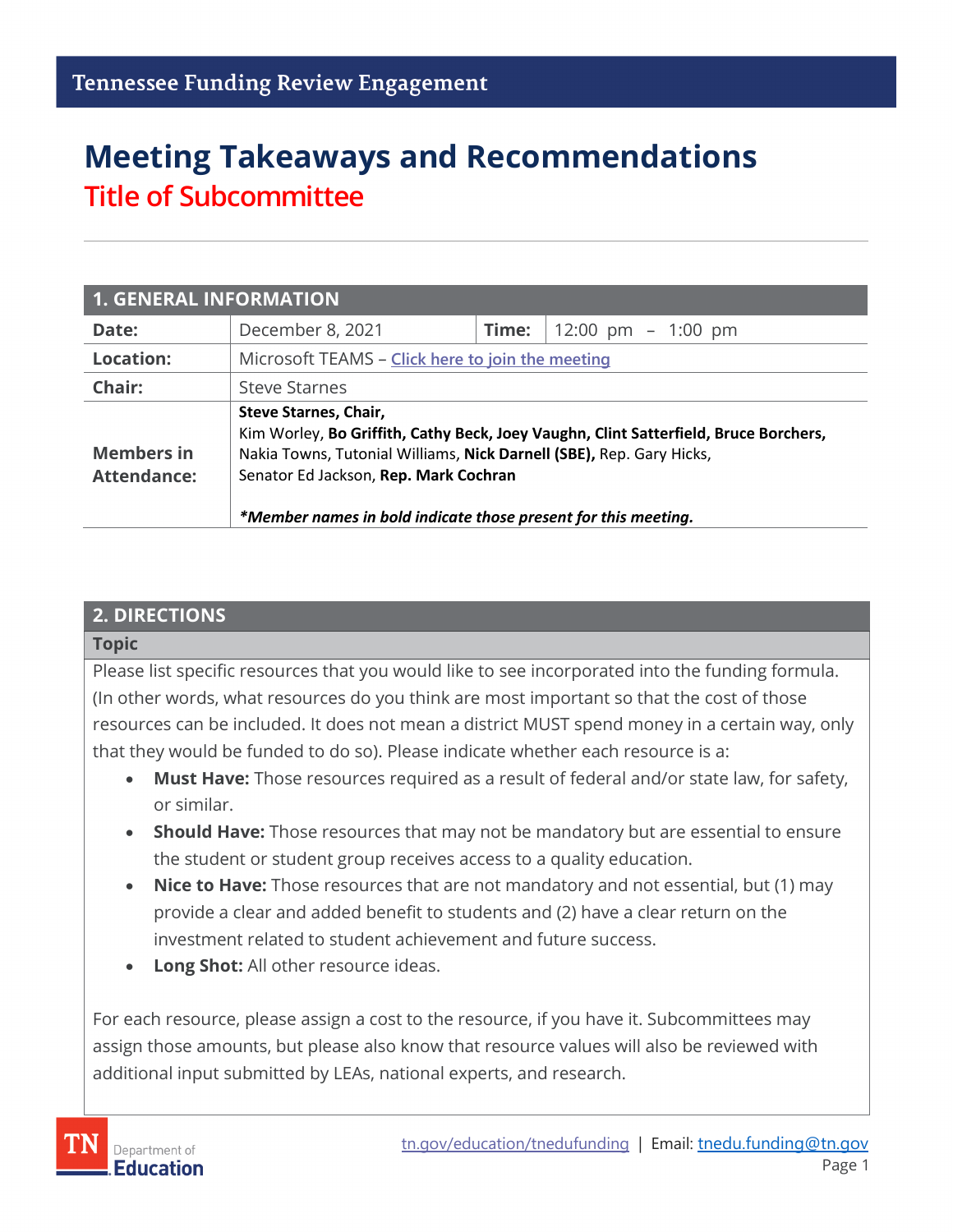# **Public Feedback Comments (We will use this space to document trends after the subcommittee has had a chance to review the batch of public comment)**

|                       | <b>Subcommittee Comments</b> |
|-----------------------|------------------------------|
| <b>Base</b>           | $\bullet$                    |
|                       |                              |
|                       |                              |
|                       |                              |
|                       |                              |
|                       |                              |
|                       |                              |
|                       |                              |
| <b>Weights</b>        | $\bullet$                    |
|                       |                              |
|                       |                              |
|                       |                              |
|                       |                              |
|                       |                              |
| <b>Direct Funding</b> | $\bullet$                    |
|                       |                              |
|                       |                              |
|                       |                              |
|                       |                              |
|                       |                              |
|                       |                              |
|                       |                              |
| <b>Outcomes</b>       | $\bullet$                    |
|                       |                              |
|                       |                              |
|                       |                              |
|                       |                              |
|                       |                              |
|                       |                              |
|                       |                              |
| Other                 | $\bullet$                    |
|                       |                              |
|                       |                              |

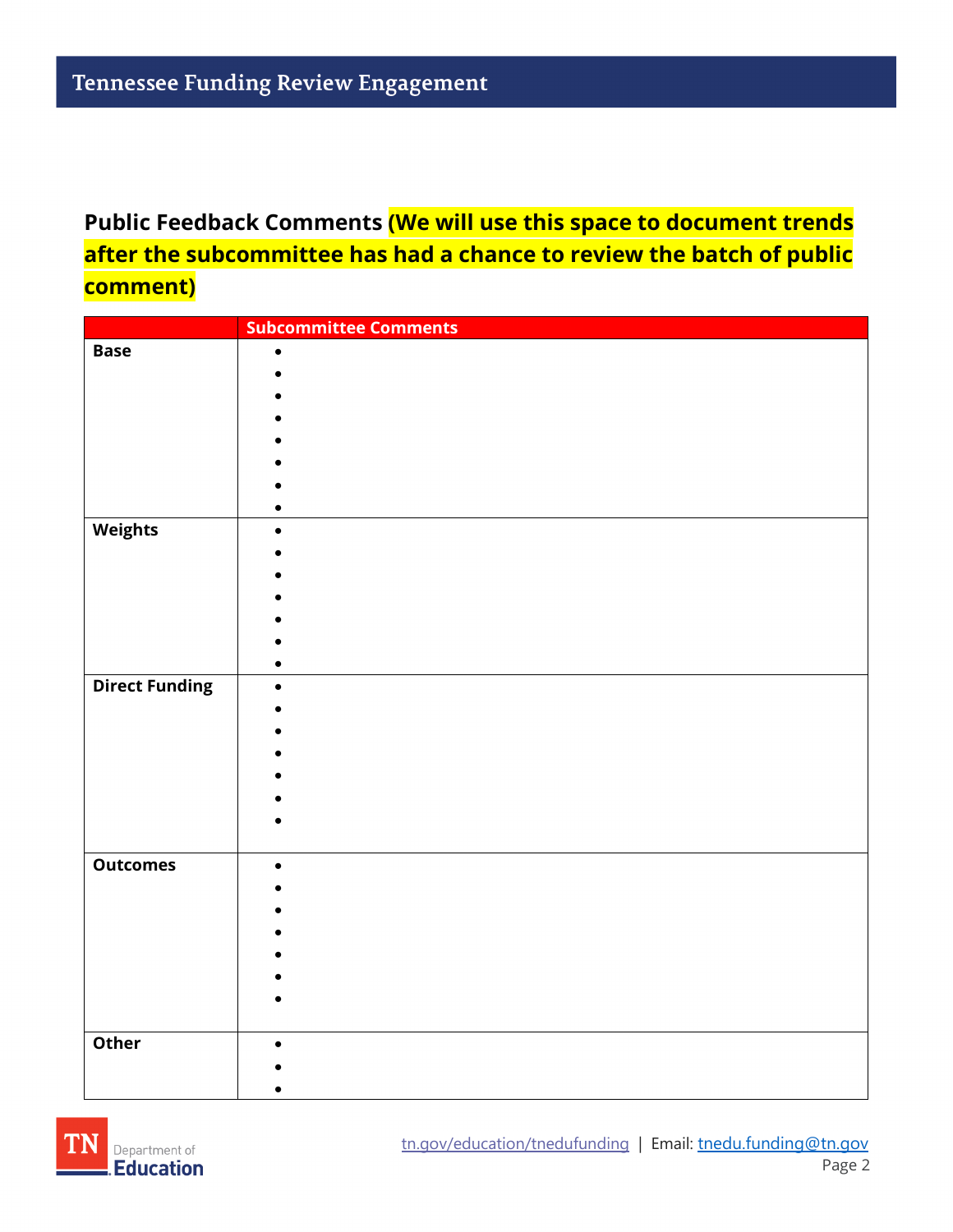## **Tennessee Funding Review Engagement**

### **Resource Feedback**

# **MUST HAVE**

#### **Base**

- SROs one per school
- Nurses at every school or national level
- Counselors 1:250 national recommended ratio
- School Psychologists national recommended ratio
- Teacher salary and benefits—increase minimum base salary to 42,000 and connect to the previous legislation for increases. Building in an annual inflationary – cost of living increase--- to the base teacher salary.
- Class sizes—current law remain in effect in regard to grade level averages and maximums for class size within the base;
- •

#### **Weight**

- Ed—we are missing many of the working poor in only including the direct certifications— Recommend including those who qualify direct cert, homeless, migrant, etc.
	- o ED: Refined definition to include free/reduced not only those meeting direct certification criteria
- SWD—Tiers based on option level
- EL—Considering higher funding level for year 1,2
- Rural/sparsity/fast growing—more than 2% growth get funding accordingly

#### **Direct**

- Direct funds—items currently out of the funding stream would go to the direct funds safe schools, CSH, Family Resource Center, Pre-K
- Summer learning
- Transportation for summer learning
- High Dose Tutoring

#### **Outcomes:**

Strategic compensation $\rightarrow$  tie to completions (AP, etc) bonuses for those impacting the specific change you are looking for…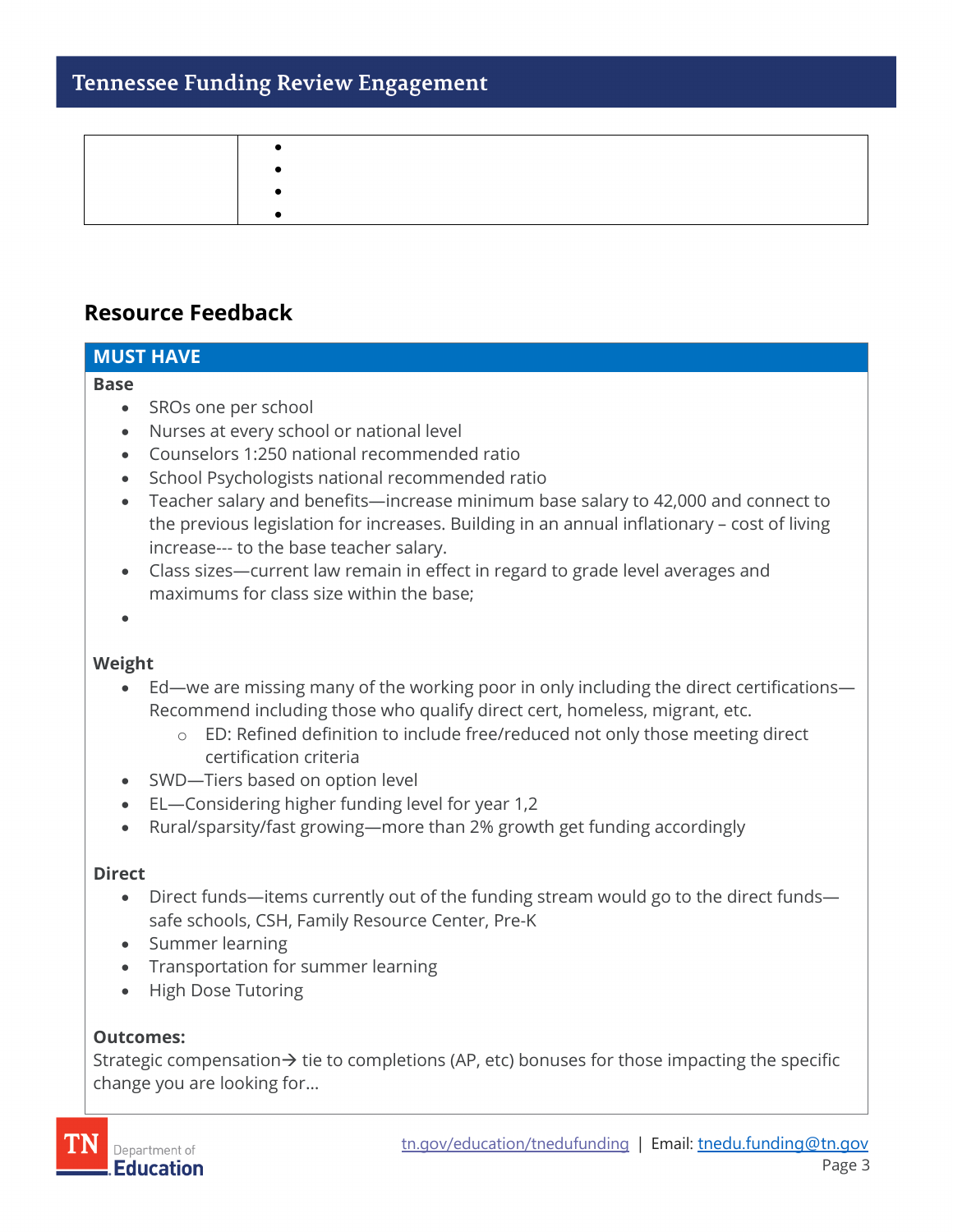# **Tennessee Funding Review Engagement**

- Ex. funds for meeting goals or targets: \*Work Keys exam- gold level or higher (equates to 23 on ACT), work ethic diploma.
- tied to accountability (long shot);
- AP tied to pass rate rather than completion

| <b>SHOULD HAVE</b> |  |
|--------------------|--|
| Base               |  |
| $\bullet$          |  |
| Weights            |  |
| $\bullet$          |  |
|                    |  |

| <b>NICE TO HAVE</b> |  |
|---------------------|--|
| Base                |  |
| $\bullet$           |  |
| $\bullet$           |  |
| Weight              |  |
| $\bullet$           |  |
| Direct              |  |
| $\bullet$           |  |

## **LONG SHOT**

Base

•

Weight

- sparsity/fast growing
- Public charter enrollment

Direct

•

**Outcomes** 

• Strategic compensation $\rightarrow$  tied to accountability (long shot);